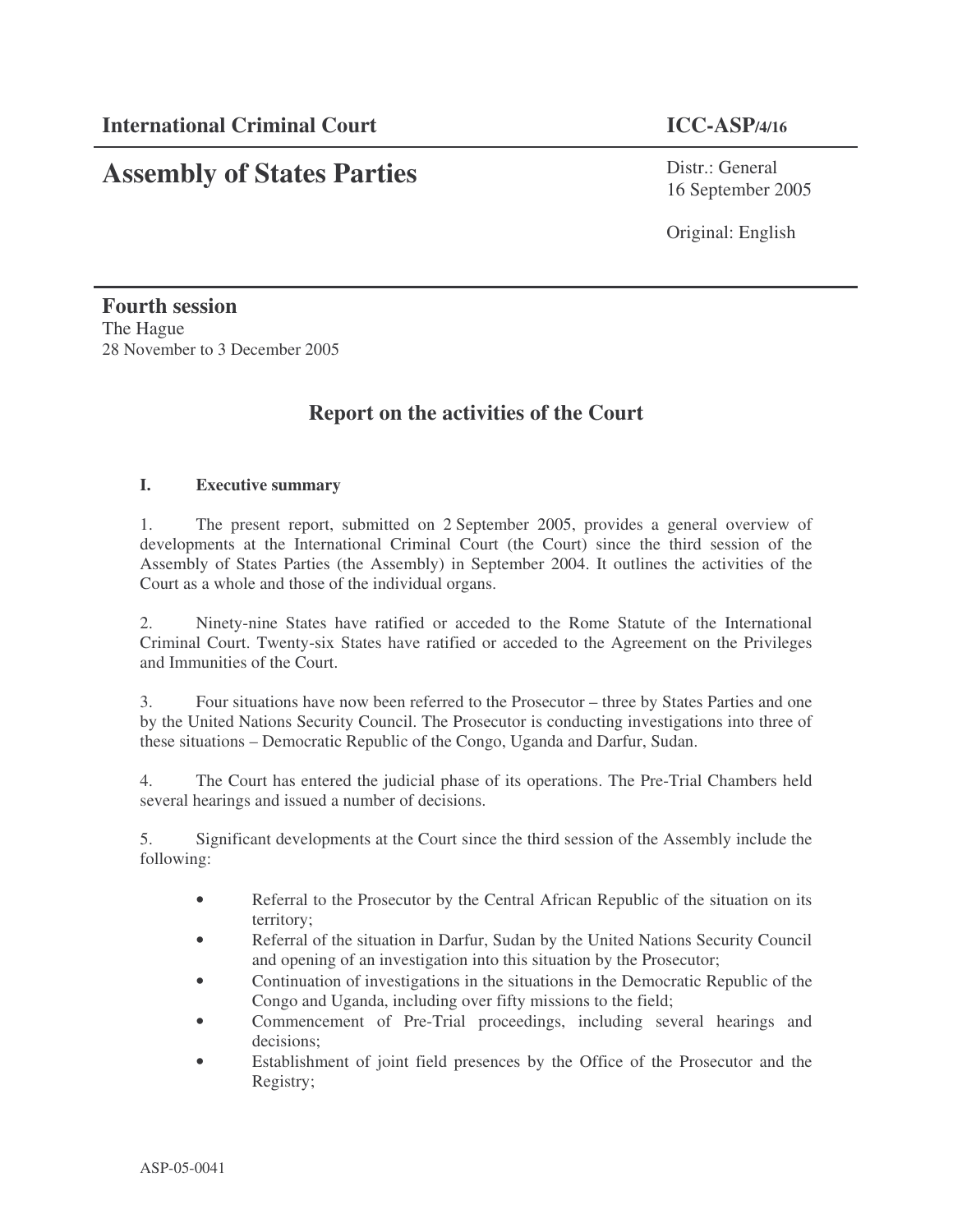- Conclusion of the Relationship Agreement between the Court and the United Nations, as well as other agreements of the Court or the Office of the Prosecutor;
- Inauguration of the Deputy Prosecutor (Prosecutions);
- Acceptance of the Regulations of the Court by States Parties;
- Adoption of the Code of Judicial Ethics;
- Implementation of policies and rules, including the Staff Rules;
- Initiation of the strategic planning process of the Court; and
- Preparation of an integrated strategy on external relations, public information and outreach.

6. The Court has made substantial progress over the last year, both in its field activities and in relation to courtroom proceedings. The Court's experience over this year has underscored that its success will be increasingly affected by the level of cooperation received from external actors in, for instance, preserving and providing evidence, sharing information and securing the arrest and surrender of persons to the Court. As arrest warrants will be issued in the foreseeable future, such cooperation will be of critical importance. Without arrest and surrender, there can be no trials.

#### **II. Activities involving the whole Court**

#### *Developing the structures of the Court*

7. The Court continued to build its capacity to conduct and support both activities in the field and courtroom proceedings. The Court recruited staff to meet its current needs, established its infrastructure and put in place rules and policies, while exercising its core functions set out in the Statute.

8. The Court has recruited 454 permanent staff members from seventy States. Temporary staff, consultants, interns and visiting professionals have also contributed to the Court's development. The Court is committed to recruiting a high-calibre staff while also having regard to equitable geographical and gender representation among staff, consistent with the provisions of the Statute and the relevant resolutions of the Assembly.<sup>1</sup> The Court's current geographical and gender representation reflects the applications received. States are invited to support the Court's endeavours by identifying qualified candidates and encouraging applications from female candidates and candidates from underrepresented States.

9. The Court now has the facilities in place to conduct trials. In addition to the existing Pre-Trial Courtroom, Courtroom I was completed. Courtroom II should be finalized by the end of 2005. Interim detention facilities have been identified, and the design of permanent detention facilities will be finalized soon.

10. The Court has also established its first infrastructure in the field. The Registry and the Office of the Prosecutor have established joint field offices in Kinshasa, Democratic Republic of

<sup>1</sup> Rome Statute of the International Criminal Court, article 44, paragraph 2; *Official Records of the* Assembly of States Parties to the Rome Statute of the International Criminal Court, first session, New York, *3-10 September 2002*, Document ICC-ASP/1/3, part IV, resolution ICC-ASP/1/Res.10; Staff Regulations for the International Criminal Court, *Official Records of the Assembly of States Parties to the Rome Statute of the International Criminal Court, second session, New York, 8-12 September 2003*, Document ICC-ASP/2/10, part III, resolution ICC-ASP/2/Res.2.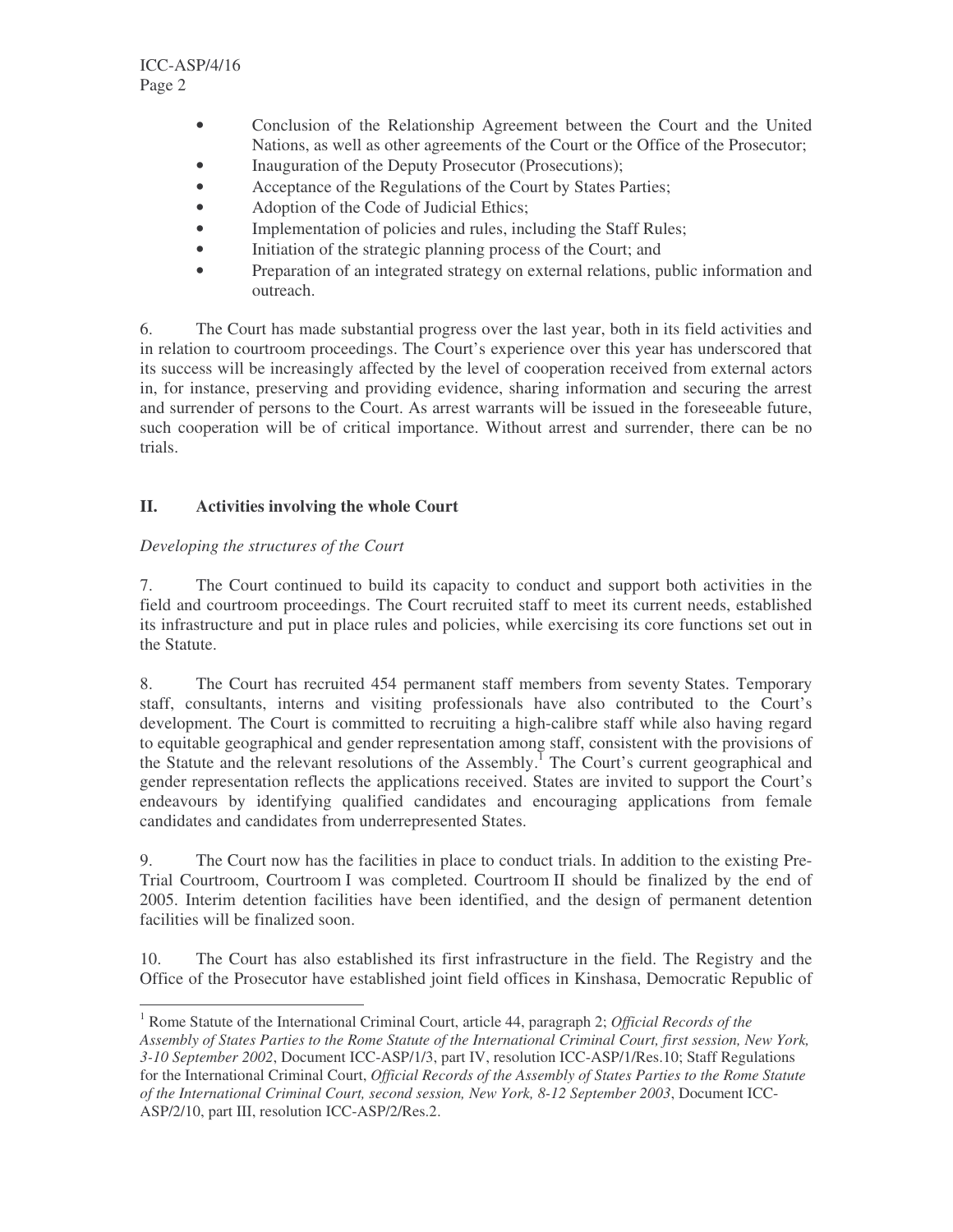the Congo and Kampala, Uganda. These field offices facilitate the work of investigators as well as the Court's activities in relation to defence, witnesses, victims and outreach. The Court is currently evaluating its field needs in connection with the investigation in Darfur, Sudan.

11. The Court has further developed the formulation of its requirements for the permanent premises. Three reports identifying options for consideration have been submitted to the Assembly.<sup>2</sup>

12. To support the routine functioning of the Court, a number of rules and policies of Courtwide applicability have been instituted. The Registrar, with the agreement of the Prosecutor and Presidency, has provided Staff Rules which have been promulgated and reported to the Assembly. The Court has also formulated draft guidelines for the employment of gratis personnel and submitted the draft guidelines to the Assembly. The Court adopted an Information Security Policy; and the Registrar, with the agreement of the Presidency and the Prosecutor, promulgated administrative instructions on, inter alia, sexual and other forms of harassment, equal employment opportunity and treatment. In addition, the Court started offering part-time employment to its staff members.

#### *Coordinating among the organs*

13. With the extension of the Court's activities in the field and the first judicial proceedings, the different organs intensified coordination at all levels, while respecting their necessary independence under the Statute. The Coordination Council, comprised of the President on behalf of the Presidency, the Prosecutor and the Registrar, continued to lead the Court in ensuring general coordination. The Coordination Council invited the Director of the Secretariat of the Assembly to participate in meetings on issues of mutual interest.

14. The Court refined the budget preparation process for 2006 to increase transparency and efficiency. The Coordination Council established a Budget Steering Committee to oversee the budget preparation process. The Steering Committee, consisting of high-level representatives of all organs, met daily through most of the budget preparation process. The Coordination Council also adopted a Charter for Internal Audit which clarifies the mandate of the Office of Internal Audit and establishes an Oversight Committee. The Oversight Committee has held its first meetings.

15. In order to ensure effective, integrated development of the Court, the Coordination Council instituted a strategic planning process. Under the direction of the Coordination Council, a Strategic Planning Project Group commenced work on a plan that will define strategic goals for the Court and a strategy for achieving these goals. In this context, the Court is developing a "Court Capacity Model" that will assist the coordinated planning of resource needs. The strategic planning process has already contributed to the structural cohesion of the proposed programme budget for 2006 and to the identification and development of common policies on issues such as external relations and the establishment of field offices. The Court reported on the planning

<sup>2</sup> See *Report on the Future Permanent Premises of the International Criminal Court: Financial Comparison of Housing Options (ICC-ASP/4/CBF.2/4); Interim Report on the Composition of Estimated Staffing Levels (ICC-ASP/4/CBF.2/5); Financing Methods used for the Premises of Other International Organizations (ICC-ASP/4/CBF.2/6).*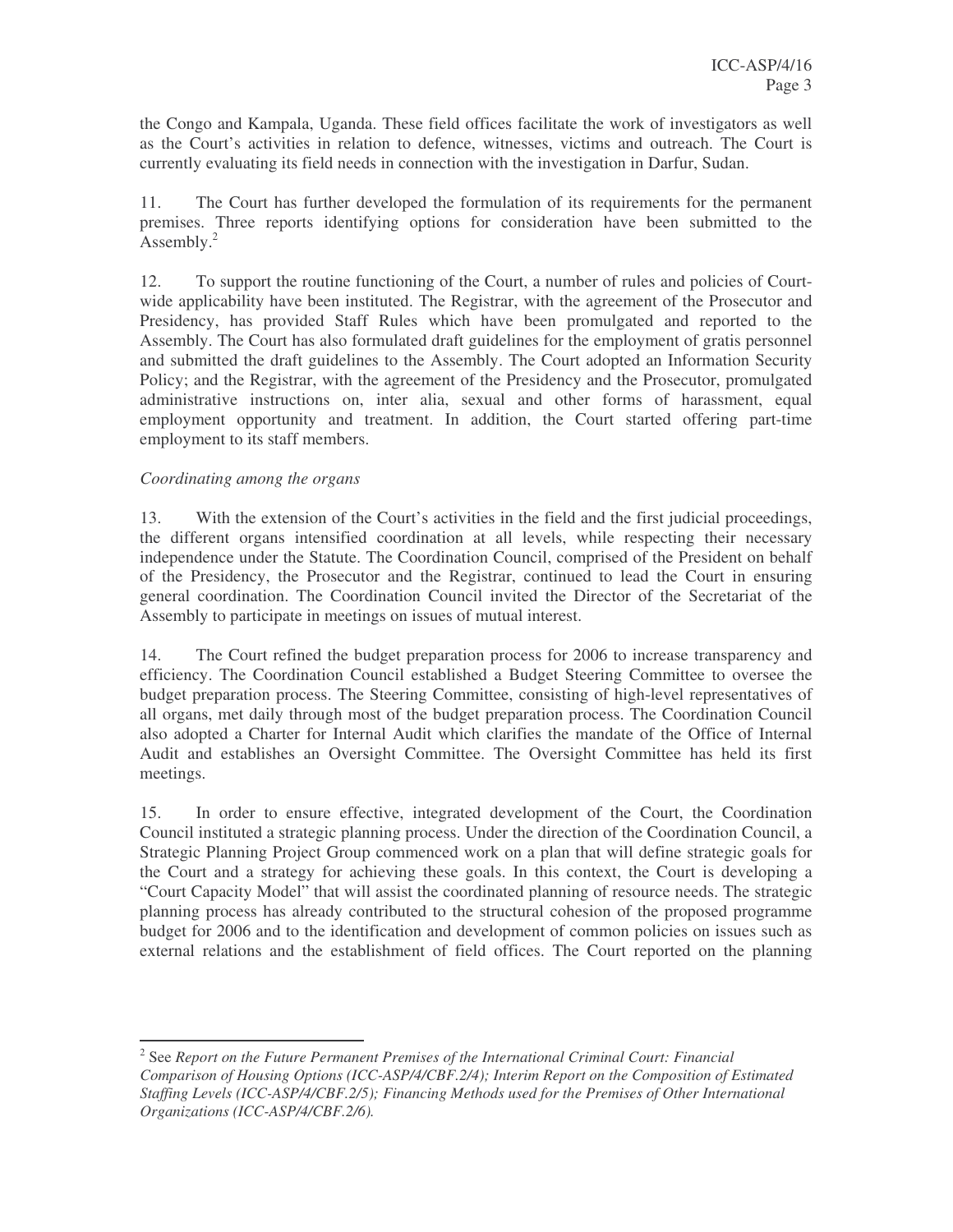process to the Committee on Budget and Finance at its session in April 2005 and will do so again at its session in October 2005. 3

16. As part of the development of the strategic plan, the Court formulated a comprehensive, integrated strategy for its external relations, public information and outreach activities. <sup>4</sup> To ensure implementation and development of the strategy as well as continued coordination, the Court established a standing group on external communications.

17. External relations, public information and outreach are critical to delivering public and transparent justice, securing necessary support for the Court and ensuring the effective impact of the Court. The Court's activities in these fields took several forms.

18. In October 2004, the President of the Court and the Secretary-General of the United Nations concluded the Relationship Agreement between the Court and the United Nations, following approval by the Assembly of States Parties and the United Nations General Assembly.<sup>5</sup> The Court concluded, or is in the process of negotiating, a number of agreements with States, international and regional organizations and members of civil society. The Court and the host State continued negotiations on the Headquarters Agreement. The Court began or continued negotiations on agreements for cooperation with, inter alia, the African Union, European Union, United Nations Mission in the Democratic Republic of the Congo (MONUC) and the Asian-African Legal Consultative Organization (AALCO). Other agreements were negotiated, or will be negotiated, with States on specific issues of cooperation, such as the acceptance of prisoners sentenced by the Court and the relocation of witnesses.

19. The Court continues to discuss with the host State the permanent premises of the Court, the negotiation of the Headquarters Agreement, and other matters.

20. The Court places priority on ensuring regular dialogue with States Parties. Jointly represented by the three organs and the Secretariat of the Assembly, the Court has held two diplomatic briefings for representatives of States so far in 2005, and will hold a third briefing in October. Upon invitation, the Court attended meetings of the working groups established by the Bureau of the Assembly.

21. The Court is committed to providing timely, accurate information on its activities and to engaging in dialogue with other interested partners. The Court and its representatives continued to meet regularly with representatives of States, international and regional organizations and civil society, both in The Hague and in other locations.

22. The Court is open to public visits, and hearings may be viewed from a public gallery. By the end of 2005, the Court Media Centre will be fully operational. The Court developed public

<sup>3</sup> See Strategic Planning Project Group, *Project Progress and Planning Report Submitted Pursuant to Paragraph 42 of the Report of the Committee on the Work of its Fourth Session*, ICC-ASP/4/CBF.2/2. <sup>4</sup> *Report to the Assembly of States Parties on the Integrated Strategy for External Relations, Public Information and Outreach of the International Criminal Court*, ICC-ASP/4/CBF.2/1.

<sup>5</sup> Relationship Agreement between the International Criminal Court and the United Nations, *Official Journal of the International Criminal Court*, Document ICC-ASP/3/Res.1, Annex; UN Doc. A/58/874, Annex; approved by the Assembly of States Parties to the Rome Statute on 7 September 2004, Document ICC-ASP/3/Res.1; approved by the United Nations General Assembly on 13 September 2004, General Assembly resolution A/RES/58/318.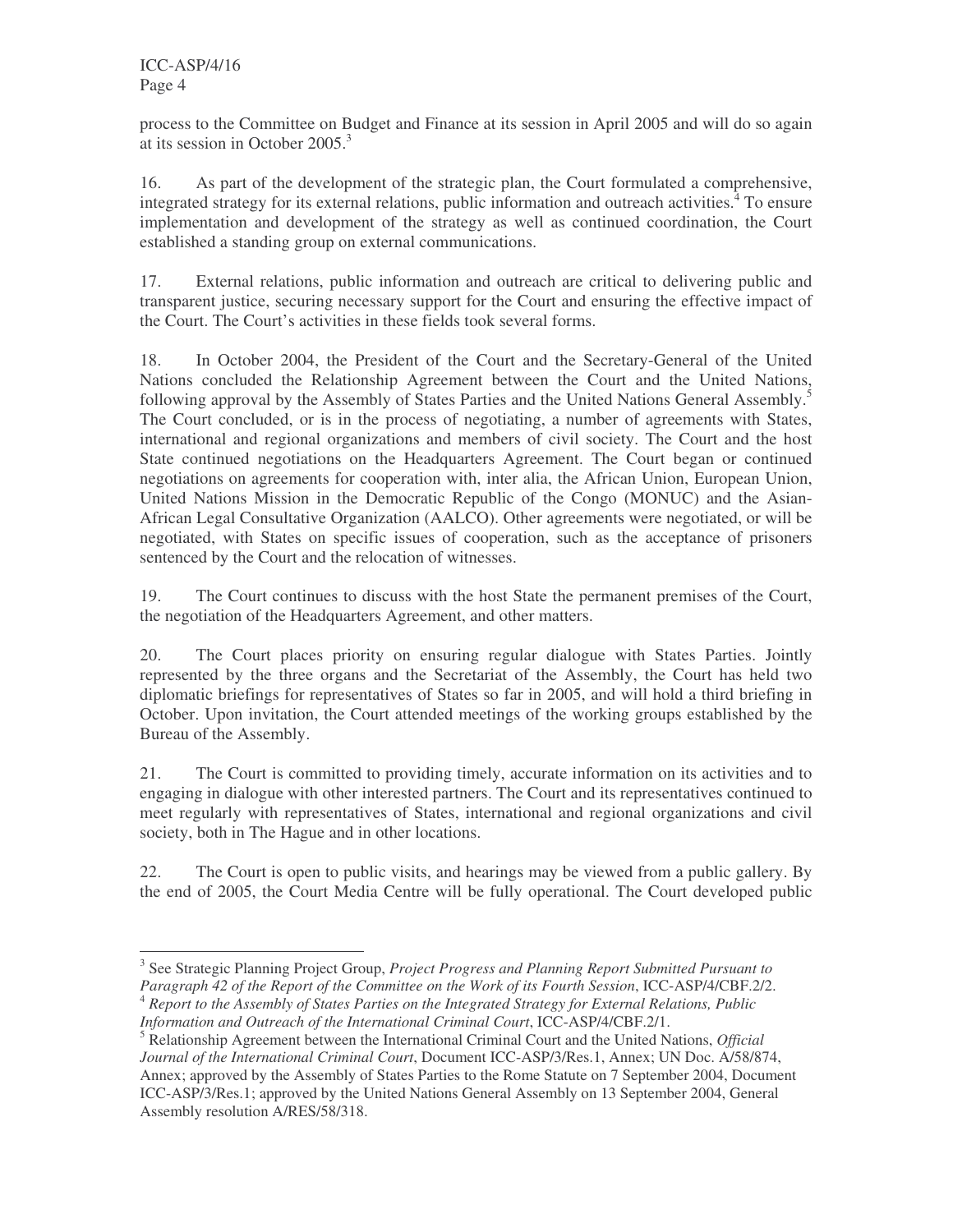information materials and means of communication, including its web site, to effectively share information with interested persons.

23. The Court also conducted outreach activities in relation to specific situations under investigation. Such outreach is conducted primarily by the Registry and is discussed in the Registry section of this report.<sup>6</sup>

#### **III. Presidency**

24. In the performance of its administrative functions, the Presidency exercised managerial oversight of the Registry, coordinated with the Office of the Prosecutor on administrative matters of common concern, ensured the effective provision of services to the judiciary and worked with the Office of the Prosecutor and Registry to initiate and develop the strategic planning process.

25. The Presidency met weekly with the Registrar and provided regular input into the development of administrative policies. The Presidency participated in the drafting of the Staff Rules and Administrative Instructions, and the President, in consultation with the Prosecutor and Registrar, promulgated a Presidential Directive on the Information Security Policy.

26. The President issued several letters to staff to inform them of significant developments affecting the Court and to increase general understanding of its different activities.

27. Upon being informed by the Prosecutor, the Presidency assigned the two new situations referred to the Prosecutor to Pre-Trial Chambers. The Presidency assigned the situation in the Central African Republic to Pre-Trial Chamber III<sup>7</sup> and the situation in Darfur, Sudan to Pre-Trial Chamber I.<sup>8</sup>

28. The Presidency convened the sixth plenary session of judges in March 2005 to consider, inter alia, comments received on the Regulations of the Court and adoption of the Code of Judicial Ethics. The Presidency coordinated judges' participation in commenting on the Regulations of the Registry and various administrative policies. The Presidency periodically informed the judges of developments at the Court through meetings with the judges and newsletters.

29. Following consultations with the Registry, the Presidency approved standard forms for the participation of victims in proceedings, and is considering a standard form for applications by victims for reparations.

30. The Presidency contacted States Parties to enquire whether they would be willing to be placed on a list of States willing to accept sentenced persons. The Presidency, with the support of the Legal Advisory Section of the Registry, led the first discussions with States willing to do so, with a view to concluding bilateral arrangements.

31. The President is responsible for the negotiation and conclusion of agreements on behalf of the Court. In negotiating and concluding agreements, the Presidency works closely with the

<sup>&</sup>lt;sup>6</sup> See para. 77 below.

<sup>7</sup> Presidency, *Decision Assigning the Situation in the Central African Republic to Pre-Trial Chamber III*, 19 January 2005, Situation in the Central African Republic, No. ICC-01/05.

<sup>8</sup> Presidency, *Decision Assigning the Situation in Darfur, Sudan to Pre-Trial Chamber I*, 21 April 2005, Situation in Darfur, Sudan, No. ICC-02/05.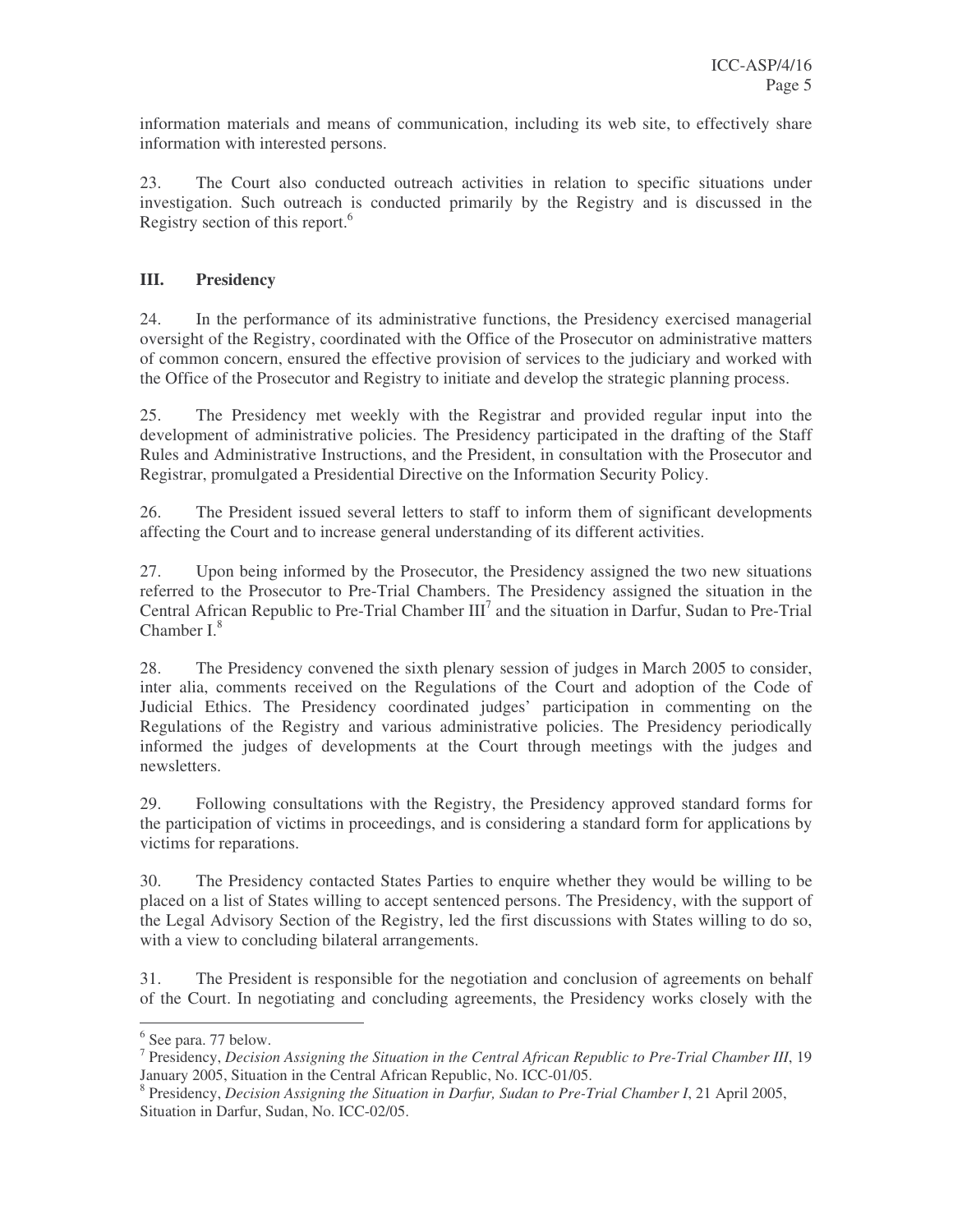ICC-ASP/4/16 Page 6

Legal Advisory Section of the Registry, and delegates authority to conclude agreements as appropriate. As noted above, the President concluded the Relationship Agreement with the United Nations with the Secretary-General in October 2004.<sup>9</sup>

32. In the fulfilment of its external relations activities, the Presidency's primary objective remained the enhancement of public awareness and understanding of the Court. The President met with heads of State and government, government officials, representatives of States, parliamentarians and representatives of international and regional organizations. He also addressed numerous non-governmental organizations, academics, the media and the general public. Such initiatives are intended to ensure understanding of the Court, which facilitates the support the Court needs to be effective.

#### **IV. Chambers**

#### *Organization of the Chambers*

33. The Chambers are organized into three Divisions – Pre-Trial, Trial and Appeals. Each Division is headed by a President, elected by the Division to serve a one-year term. The incumbent President of the Pre-Trial Division, Judge Hans-Peter Kaul, was re-elected President of the Division in 2005. Judge Georghios Pikis was elected President of the Appeals Division. Vice-President Elizabeth Odio Benito served as acting President of the Trial Division.

34. Within the Pre-Trial Division, the Presidency has constituted three Pre-Trial Chambers and has assigned the situations referred to the Prosecutor as follows:

- Pre-Trial Chamber I: Democratic Republic of the Congo; Darfur, Sudan;
- Pre-Trial Chamber II: Uganda;
- Pre-Trial Chamber III: Central African Republic.

35. Judges Claude Jorda and Tuiloma Neroni Slade had previously been elected as presiding judges of Pre-Trial Chambers I and II respectively. Since the third session of the Assembly, Pre-Trial Chamber III has elected Judge Sylvia Steiner as its presiding judge.<sup>10</sup>

36. In addition, the judges elected their representatives to the Advisory Committee on Legal Texts, which considers and reports on proposals for amendments to the Rules of Procedure and Evidence, Elements of Crimes and Regulations of the Court. Judges Kaul, Adrian Fulford and Erkki Kourula were elected from the Pre-Trial, Trial and Appeals Divisions, respectively.

#### *Proceedings*

37. The Pre-Trial Chambers have now commenced the first judicial proceedings of the Court. Decisions and other judicial developments not of a confidential nature are made available on the Court's web site. To date, the Pre-Trial Chambers have held hearings or issued decisions concerning such matters as forensic examinations in relation to unique investigative opportunities and applications from victims to participate in proceedings.

<sup>&</sup>lt;sup>9</sup> See para. 18 above.

<sup>10</sup> Pre-Trial Chamber III, *Election of the Presiding Judge of Pre-Trial Chamber III*, 4 February 2005, Situation in the Central African Republic, No. ICC-01/05.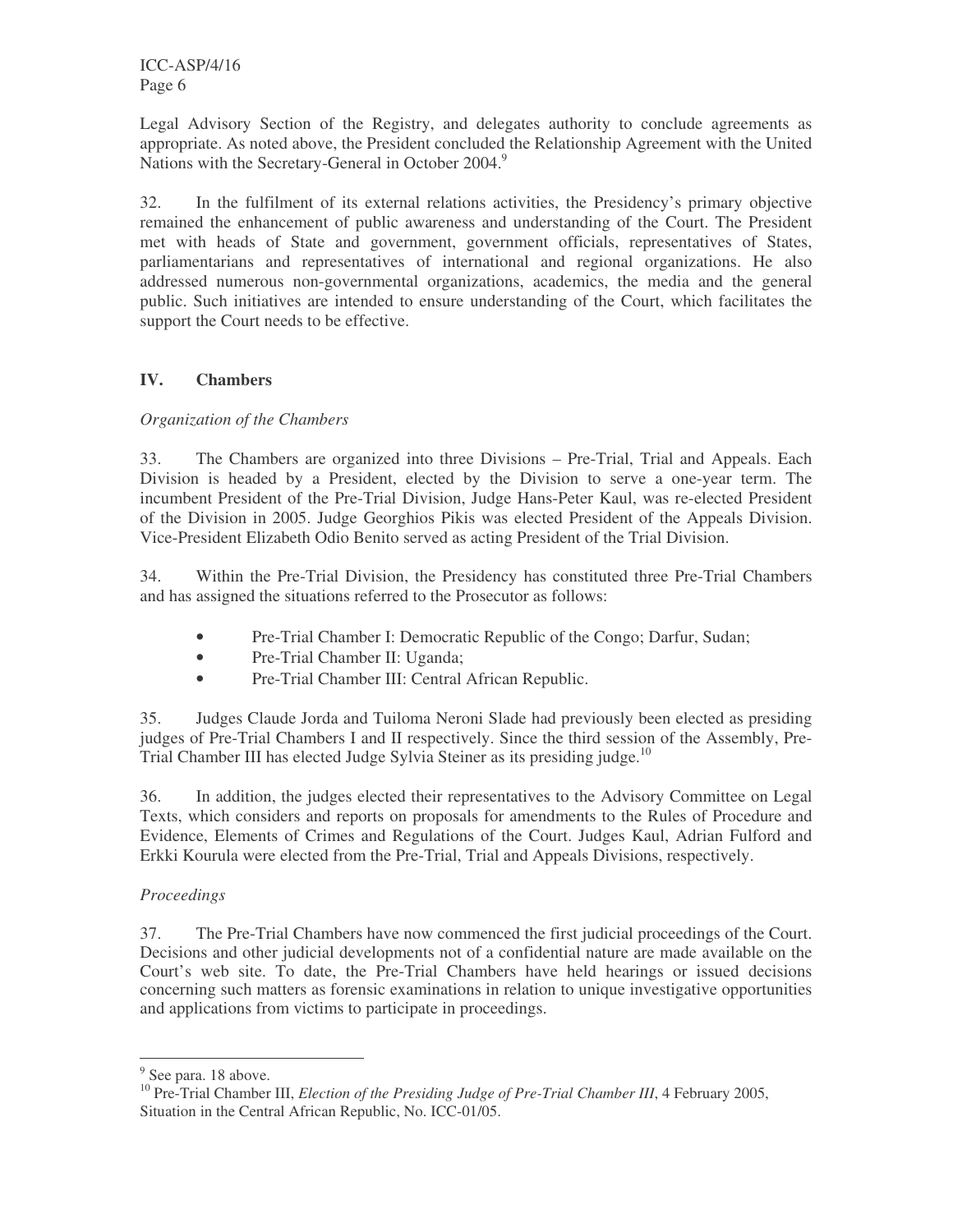38. A complete record of the work of the Chambers is not publicly available due reasons of confidentiality. Such reasons may include the protection of victims and witnesses, or the protection of confidential or sensitive information to be given in evidence.

#### *Institutional developments*

39. The Regulations of the Court were adopted by the judges in May 2004 and circulated to States Parties. No States made any objections within the six-month period provided under article 52 of the Statute. The judges subsequently received comments from one State Party. A few comments were received from other interested parties. The judges considered these comments at their sixth plenary session in March 2005, and made technical revisions to the French version of the Regulations.<sup>11</sup>

40. The Regulations called for the judges to adopt a Code of Judicial Ethics. This Code – an innovation for international criminal tribunals – was adopted by the judges at the plenary session.<sup>12</sup> The Code is published in the Official Journal of the Court, available on the web site.

41. In addition, the judges continued to prepare for the technical aspects of proceedings. They met in chambers, divisions, plenary sessions and other regular meetings to coordinate and discuss matters of joint interest, such as the practical aspects of victims' participation in proceedings, disclosure of documents, presentation of evidence, translation and interpretation and issues relating to the defence and the accused.

42. The judges also offered their expertise to the development of forms for victims participation and reparations, the Regulations of the Registry and other documents. In addition, individual judges contributed to the Court's public information activities, by addressing visitors to the Court and numerous audiences and conferences worldwide on the role and mandate of the Court.

43. Some judges participated in and chaired inter-organ working groups and committees, such as the Inter-Organ Committee on the Permanent Premises and the Budget Steering Committee.

#### **V. Office of the Prosecutor**

#### *Referrals and communications*

44. The Office of the Prosecutor has received 639 communications since the last report to the Assembly, and carried out analysis under article 15 of the Statute. This brings the total number of communications received to 1497.

45. The Prosecutor received two referrals since the third session of the Assembly. The Central African Republic referred the situation on its territory in December 2004. In March 2005, the United Nations Security Council referred the situation in Darfur, Sudan. One non-State Party, Côte d'Ivoire, lodged a declaration with the Registrar accepting the jurisdiction of the Court.

46. Having evaluated the information made available to him, the Prosecutor initiated an investigation pertaining to the situation in Darfur, Sudan in addition to ongoing investigations in

<sup>&</sup>lt;sup>11</sup> 6<sup>th</sup> Plenary Session of Judges, Amendments to the Regulations of the Court, 7-9 March 2005, *Official Journal of the International Criminal Court*, Document RoC/Rev.01-05.

<sup>12</sup> Code of Judicial Ethics, adopted 9 March 2005. *Official Journal of the International Criminal Court,* Document ICC-BD/02-01-05.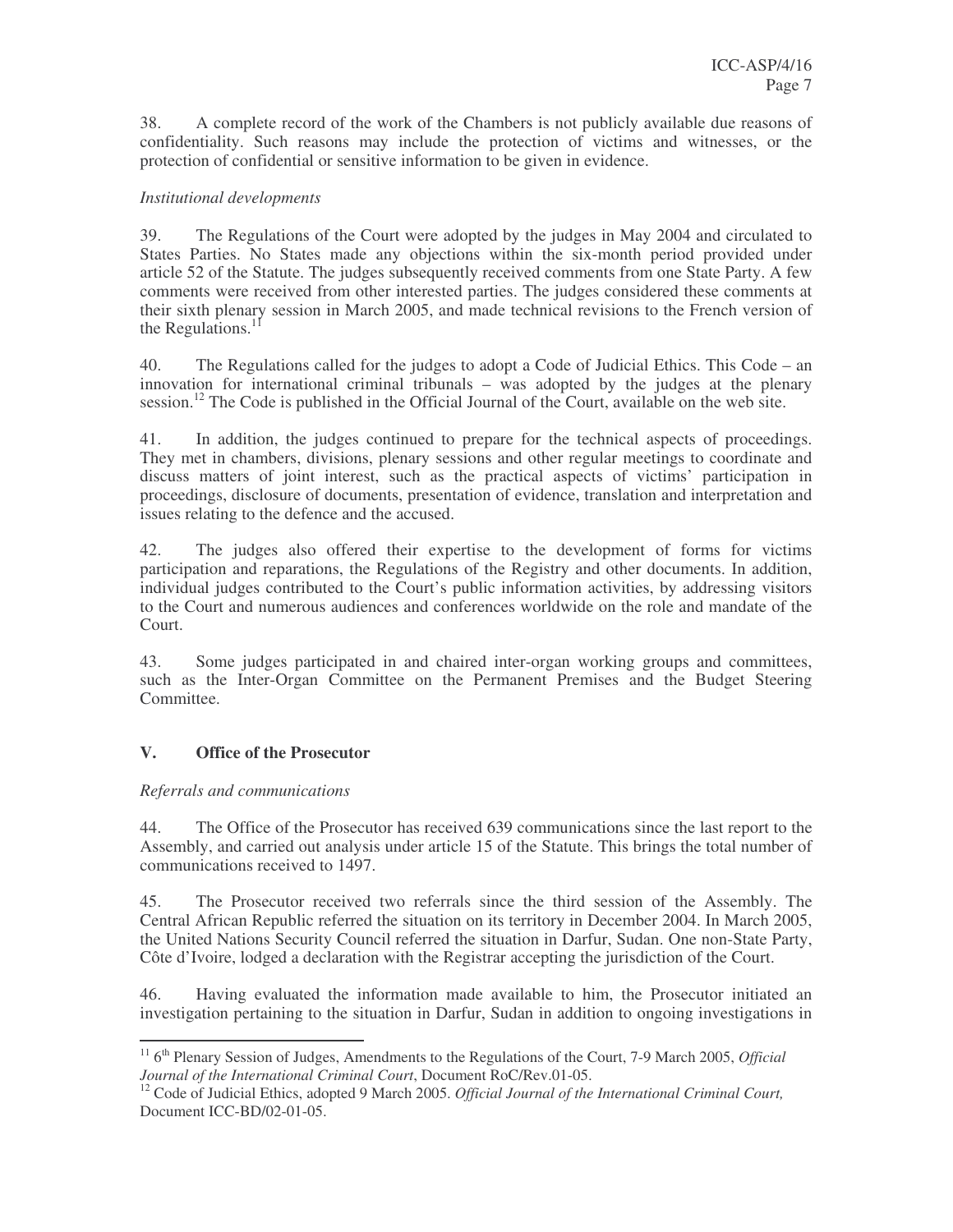the Democratic Republic of the Congo and Uganda. The Office of the Prosecutor is conducting detailed analysis of eight situations of concern, including the Central African Republic and Côte d'Ivoire.

### *Developing the Office*

47. While exercising its core investigative and prosecutorial functions, the Office of the Prosecutor continued to develop its capacities. Following her election by the Assembly, Ms. Fatou Bensouda was sworn in as Deputy Prosecutor (Prosecutions) on 1 November 2004. The Office continued to recruit staff and to adopt strategies to address the challenges and obligations arising from its statutory mandate.

48. While remaining a small, flexible Office, relying on cooperation networks with a range of partners,<sup>13</sup> the Office critically examined and refined its organization in order to arrive at a structure that best reflects its functions. A multidisciplinary approach brings together investigators, analysts, trial attorneys, cooperation advisers, victims experts and others in the common goal of conducting focused and effective investigations. An Executive Committee comprised of the heads of divisions and chaired by the Prosecutor provides advice on major decisions such as the initiation of investigations and promotes the coordination of activities.

49. The Office of the Prosecutor developed legal tools to carry out its work efficiently, including templates and databases for preparing and tracking requests for assistance, as well as four internal protocols to ensure compliance with Statutory duties on disclosure, questioning witnesses, the principle of objectivity and unique investigative opportunities. The Office is developing a case management application (the "Case Matrix") and analytical materials on crimes and procedures in the Statute.

50. The Office continued its practice of consultation with stakeholders. The Office of the Prosecutor held an initial meeting with States Parties in June 2005 to discuss strategies and activities of the Office. The Office is currently developing a methodology for assessing the interests of justice (article 53), and is conducting consultations with States Parties, the United Nations and non-governmental organizations on this and other issues.

51. To facilitate its activities in the field, the Office concluded agreements with Interpol, Uganda, the Democratic Republic of the Congo and other States Parties, as well as nongovernmental organizations. The Office also entered into five arrangements with entities of the United Nations system, building on the Relationship Agreement between the Court and the United Nations. The Office has developed contacts with existing networks of national authorities concerned with investigating crimes of relevance under the Statute.

#### *Investigations*

52. The Office has adopted an approach of focused investigations and focused charges, an interdisciplinary approach and respect for the interests of victims. Investigations focus on those who bear the greatest responsibility. Investigation teams include investigators, case analysts, interpreters and field operators. The teams draw on extensive support from trial attorneys, analysts, cooperation experts, forensic coordinators, legal advisers, translators, evidence assistants and others. Teams received training on investigative methods, security, first aid and crisis management. The Office of the Prosecutor ensured special training with respect to local cultures for investigators and translators going to the field. Specialized support is needed on all investigative missions for potentially traumatized witnesses. The Office of the Prosecutor strives

<sup>13</sup> See *Report on the Activities of the Court*, third session of the Assembly of States Parties, Document ICC-ASP/3/10.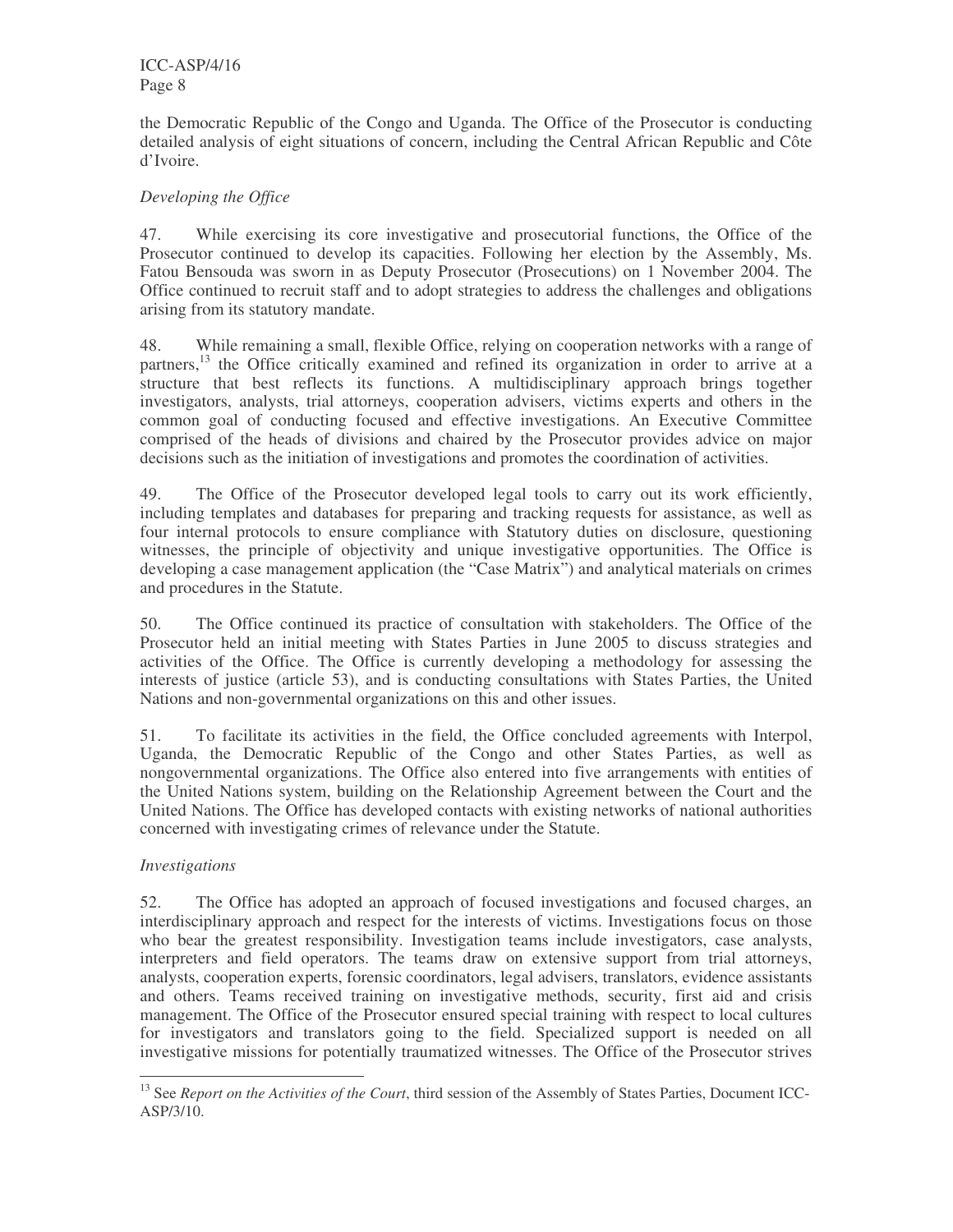to limit the number of witnesses contacted. Where possible, investigators attempted to work with witnesses outside areas of conflict, whether in other countries or more secure parts of the same country. Interviews are conducted only following a clear assessment of protection issues and through means and in locations where exposure is minimized.

#### *Democratic Republic of the Congo*

53. The Office of the Prosecutor is investigating the situation in the Democratic Republic of the Congo, which involves allegations of thousands of deaths by mass murder and summary execution since 2002, as well as large-scale patterns of rape, torture and use of child soldiers. There are many areas of extreme insecurity and ongoing conflict, with no effective State presence. Numerous armed groups active in the Democratic Republic of the Congo are allegedly involved in crimes.

54. Given the scale of the situation, the investigation of cases in the Democratic Republic of the Congo will proceed in sequence. One or two cases, selected on the basis of gravity, have been prioritized in 2005, while other cases will be developed subsequently. The first investigations are progressing well. The Office has carried out over fifty trips to the field; collected over 11,000 documents; interviewed over sixty persons; and collected documents, videos, photos and other materials.

55. The Office concluded a cooperation agreement with the Government; however, the government faces great logistical challenges and many areas are not under its effective control, so inability to rely on effective cooperation remains a great challenge for the investigation. Cooperation from MONUC will be essential, as will be cooperation from others with relevant information.

#### *Uganda*

56. The Office of the Prosecutor is investigating the situation in Uganda, which involves allegations of large-scale abductions, killings, torture and sexual violence. The majority of alleged abductees are children. The investigation in Uganda is at an advanced stage after thirteen months of work. The Office has conducted over fifty trips to the field; interviewed crime base witnesses, overview witnesses and others; and collected documents, videos, photographs and other materials.

57. The Office concluded a cooperation agreement with the Government of Uganda, and benefits from excellent cooperation from the Government and other cooperation partners. The Office undertook several missions to engage with local groups in order to establish relationships for cooperation and assessing the interests of victims, and invited community leaders to The Hague to discuss how to coordinate the respective efforts of the Office and community leaders.

#### *Darfur, Sudan*

58. The Office of the Prosecutor is investigating the situation in Darfur, Sudan, which involves allegations of the killing of thousands of civilians and the widespread destruction and looting of villages, leading to the displacement of approximately 1.9 million civilians, as well as allegations of a pervasive pattern of rape and sexual violence and persistent targeting and intimidation of humanitarian personnel. Following the referral, the Office collected more than 2,500 items from the International Commission of Inquiry on Darfur, as well as over 3,000 documents from other sources. The Office was in contact with more than 100 groups and individuals and interviewed more than fifty experts. On 1 June 2005, the Prosecutor initiated an investigation and informed Pre-Trial Chamber I, followed by a public announcement thereafter.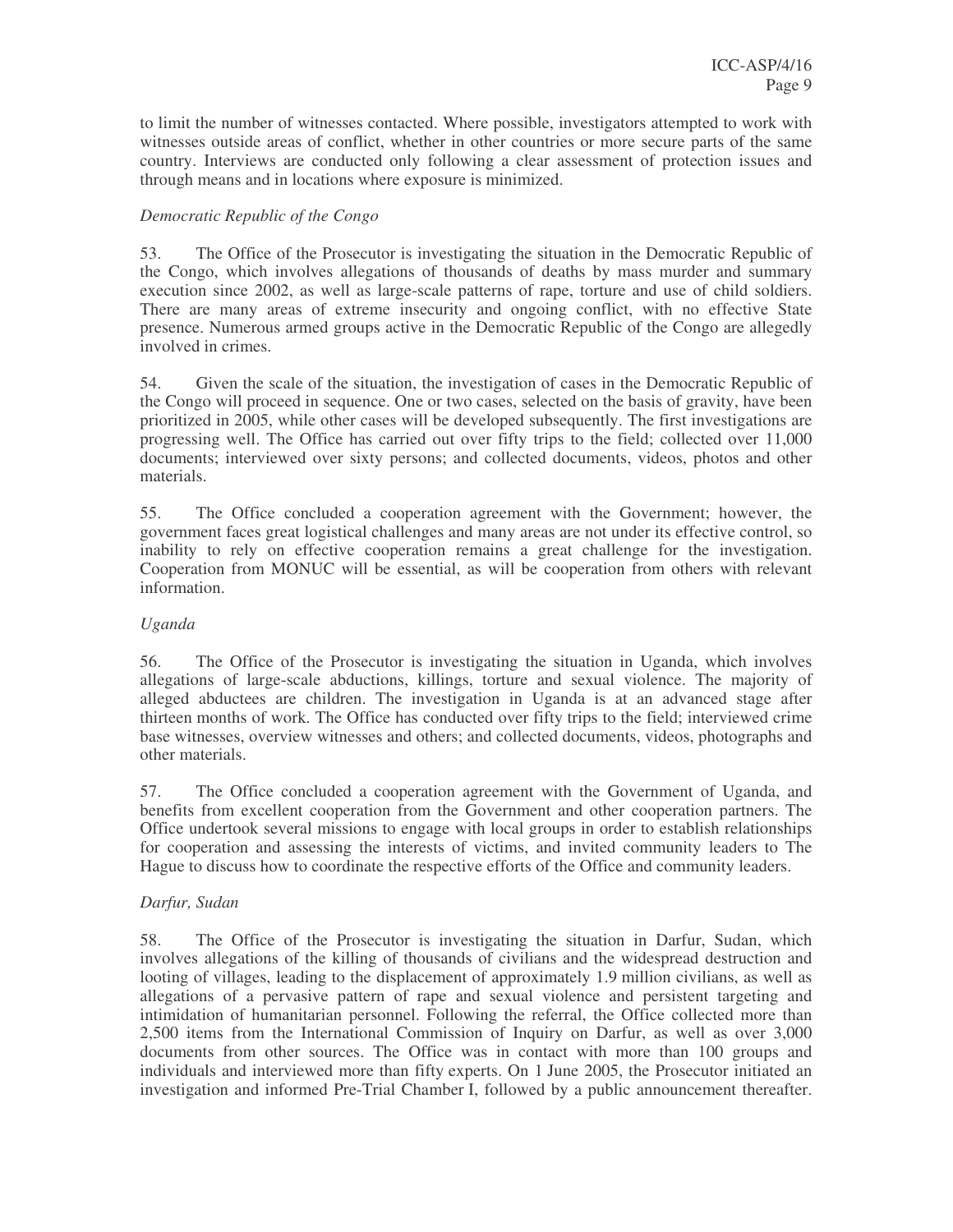The Prosecutor presented a report to the United Nations Security Council on the status of the Darfur investigation in June 2005.

### **VI. Registry**

59. The Registry has continued to provide judicial and administrative support services to the Presidency, Chambers and Office of the Prosecutor and to fulfil the specific functions entrusted to the Registry in the areas of defence, victims, witnesses and outreach. The work of the Registry has taken place both at Headquarters and in the field.

#### *Institutional developments*

60. Consultation on the draft Regulations of the Registry continued, and comments were received from sources both within and outside the Court. The Regulations address issues such as proceedings before the Court, responsibilities of the Registrar relating to victims and witnesses, counsel issues and legal assistance and detention matters. The Registry intends to submit the Regulations to the Presidency in the autumn of 2005 for its consideration and approval.

61. The Registry is responsible for the non-judicial aspects of the administration and servicing of the Court. In this role, the Registrar, with the agreement of the Prosecutor and Presidency, provided Staff Rules and promulgated eight other administrative instructions, as well as developing other policies. The Registry prepared the Court's yearly budget submission, ensured finalization of the courtrooms, concluded a range of contracts and implemented a procurement plan for the Court. The Registry also provided administrative support to the Secretariat of the Assembly of States Parties and the Trust Fund for Victims.

62. To ensure the security of staff and resources, the Registry commissioned a panel of experts to produce a report assessing security needs. The panel provided concrete recommendations, which are being integrated into an implementation matrix. The Court also joined the United Nations security management system.

63. In consultation with the Office of the Prosecutor, the Registry addressed a number of issues pertaining to personnel, highlighted by the adoption and promulgation of the Staff Rules. In consultation with the Prosecutor, the Registrar established the Staff Representative Body, elected from the staff of all four organs and the Secretariat of the Assembly. The members of the Body have been elected and begun their work.

64. The Court conducted a job evaluation study to review the classification of budgeted posts and ensure a sound framework for the administration of salaries. Over 90% of posts were confirmed at the current level. This percentage is significantly higher than that of most international organizations performing similar studies, and indicates that the Court has been prudent in its practices. The Court is now implementing the recommendations of the study with respect to the posts which are to be reclassified. The classification exercise will continue in the future in order to ensure transparency and accountability in this significant area of expenditure.

65. As requested by the Assembly, the Registrar, in consultation with the Prosecutor, has considered the need for the Court to conclude bilateral tax reimbursement agreements with States where appropriate and in the interests of the Court.<sup>14</sup> No difficulties have been noted to date

<sup>14</sup> *Official Records of the Assembly of States Parties to the Rome Statute of the International Criminal Court, third session, The Hague, 6-10 September 2004*, Document ICC-ASP/3/25, part III, resolution ICC-ASP/3/Res.3, para. 8.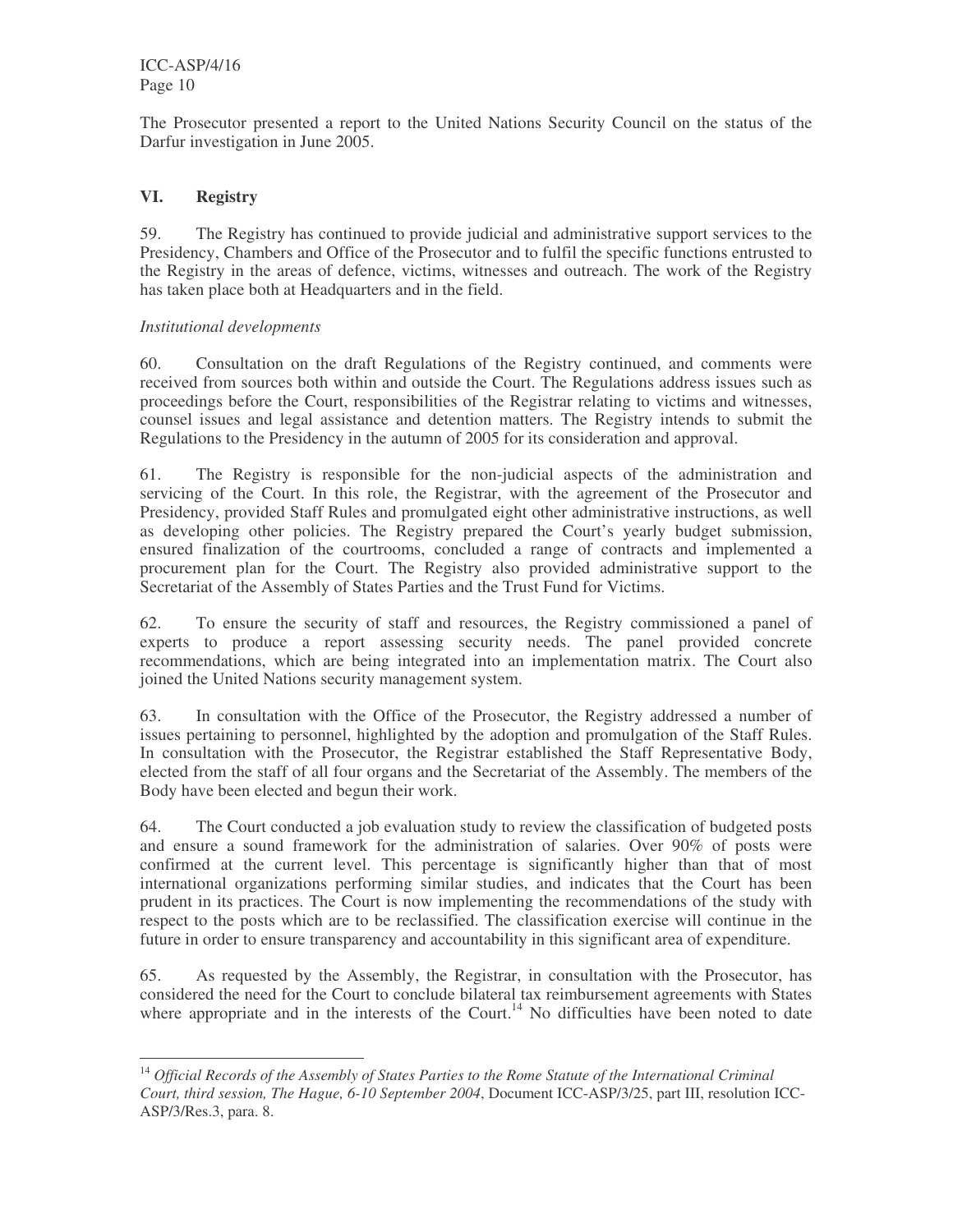regarding taxation of the salaries of staff members that might indicate the need to negotiate such agreements, but the Court continues to monitor the situation.

66. In order to enable the Court to operate efficiently as an electronic court and to work in a web-based environment, the Registry developed a number of information systems. The Registrar established the Information Technology Systems Board to advise the Registrar and Prosecutor (as appropriate) on policies to be followed and the actions to be taken to ensure an integrated, ICCwide approach for determining and satisfying computer and software requirements in support of the Court's programmes.

67. The Registry introduced an electronic document management system which will create a common document depository for the whole Court. Implementation of the Court Management System (CMS)/Electronic Court System is ongoing and will also be available within field offices. The "TRIM" software programme, designed to store data, is already being used by one third of the Court. The Court has also begun to deploy Enterprise Resource Planning (ERP) which has integrated the following modules: payroll, budget and procurement. Travel is expected to be integrated by the end of 2005.

68. The Registry developed a legal aid scheme to promote the rights of the defence, consistent with the principle of fair trial as defined in the Statute, while maintaining transparency and accountability in the administration and control of Court resources. The Office of Public Counsel for Defence will support counsel and accused including through the representation and protection of rights of persons during the initial stages of an investigation. The Office is expected to be operational by the end of the year. A list of defence counsel is now available and includes eighty-eight counsel. The Registrar has appointed ad hoc counsel to represent the general interests of the defence, as ordered by Pre-Trial Chamber I.<sup>15</sup>

69. A protection programme for witnesses and victims has been established. The Victims and Witnesses Unit of the Registry, together with the Office of the Prosecutor, developed response systems to ensure witnesses know whom to contact and what to do should their security be threatened. Mechanisms and policies have been put into place to ensure 24-hour protection and psychological assistance for victims and witnesses. The Victims and Witnesses Unit will pursue similar projects with the defence.

70. The Victims Participation and Reparations Section has developed outreach campaigns and information materials on the rights of victims to ensure that affected populations have sufficient information regarding the Court's mandate and proceedings. The Registry developed a standard application form for participation of victims in proceedings, which has been approved by the Presidency. The Registry has also submitted a standard application form for victim reparations to the Presidency for approval. To date, a limited number of victims have submitted applications for participation in proceedings. An Office of Public Counsel for Victims seeking to participate in proceedings or reparations will offer necessary legal assistance to victims and is expected to be operational in the autumn of 2005. This Office will complement the work of victims' counsel.

71. Translation and interpretation systems have been put in place to allow parties to proceedings to express themselves in local languages.

<sup>15</sup> Pre-Trial Chamber I, *Decision on the Prosecutor's Request for Measures under Article 56*, 26 April 2005, Situation in the Democratic Republic of the Congo, ICC No. 01-04.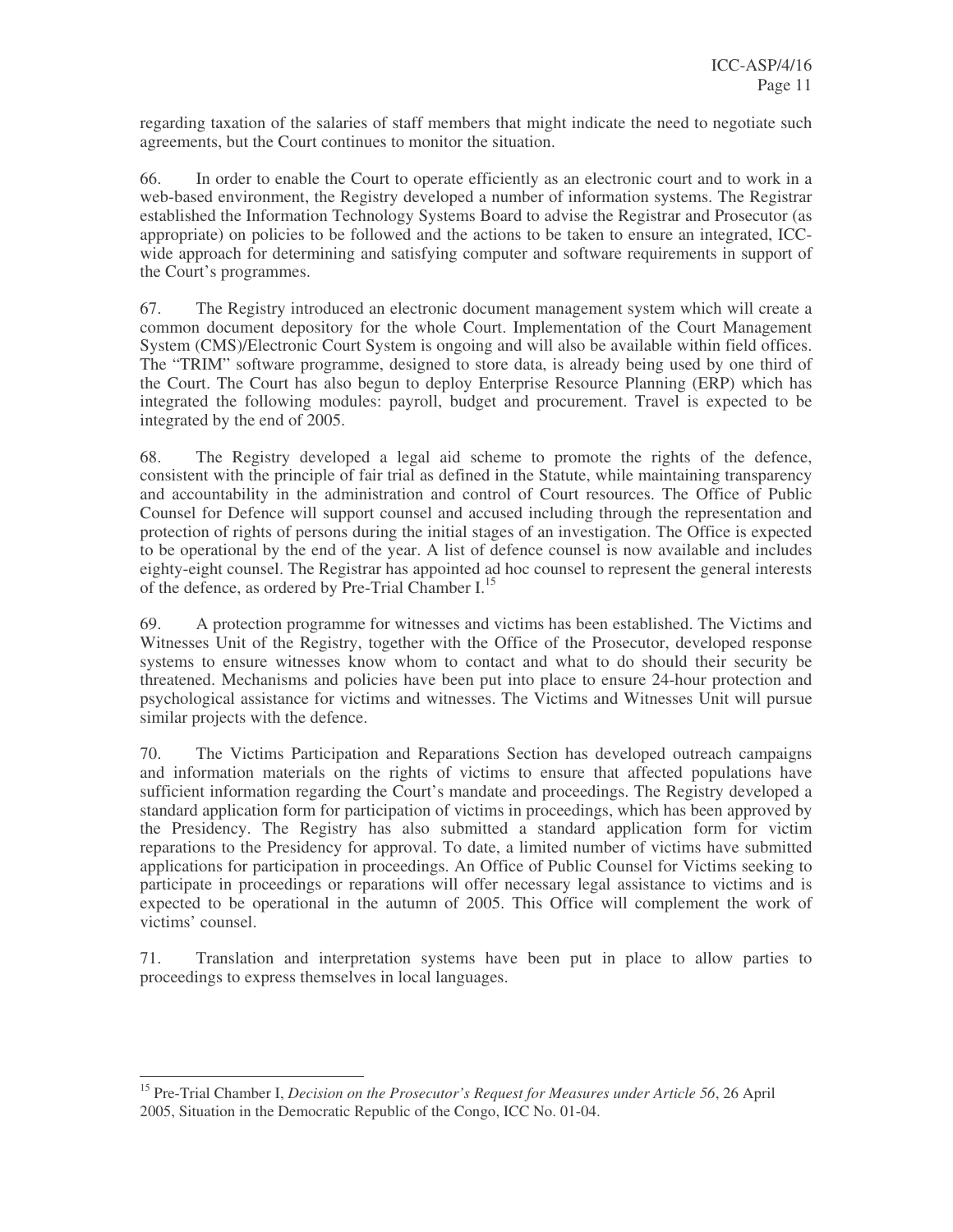#### *Field activities*

72. The Registry is responsible for the deployment, management and support of the Court's field presences. As recent experience has confirmed, field activities face many challenges. Ensuring the security of staff as well as victims and witnesses is a priority, which requires the Court to readily adapt to changing situations on the ground. Transportation and logistics are also omnipresent concerns, as is ensuring secure, reliable communications.

73. In carrying out its field activities, the Court relies on the cooperation of States or international organizations. The Court must find partners willing and able to cooperate, with sufficient reliable means to support the Court. Limitations to this cooperation may occur where the interests of the Court and its partners diverge, for example where the Court's activities may lead to additional risks for its partners.

74. Each situation under investigation is unique and presents its own complications. The nature of ongoing conflicts and local geography can greatly affect logistics and security issues, as well as increasing costs for the Court. Effectively communicating with persons in the relevant regions may require a detailed understanding of local languages and cultures. For example, operating in the Uganda situation requires interpretation capacity for six different local languages which are not widely spoken.

75. The Registry has encouraged lawyers from countries in which situations are being investigated to enrol on the list of defence counsel. The Registry provided training for local lawyers in Uganda and the Democratic Republic of the Congo on the Statute and the functioning of the Court generally, as well as more specialized training on issues related to victims, witnesses and defence.

76. Where witness protection is required, the Registry worked closely with the Office of the Prosecutor to find partners willing and able to provide witness protection. This involved efforts to improve local capacity to provide protection. The Victims and Witnesses Unit of the Registry travelled regularly to the field together with investigation teams to ensure the protection of victims and witnesses at all stages of the Court's activities.

77. The Court provided information regarding its role and activities to assist affected communities in understanding the Court and its potential impact. In conducting outreach activities, the Registry relies on local actors. The Registry produced information products, action plans and directories of key partners/target groups, and has set up channels of communication. The Registry conducted outreach missions to increase local understanding of the Court and to strengthen networks for dissemination of information. The Registry installed an outreach coordinator in the Democratic Republic of the Congo in August 2005 and is in the process of recruiting the outreach coordinator for Uganda. In pursuing its work in the field, the Registry adapted its working methods to the realities on the ground, remaining mindful of local cultures and customs.

#### **VII. Conclusion**

78. The Court is now operating substantial field operations and has entered into the judicial phase of its activities. The Office of the Prosecutor is conducting complex investigations in three situations of ongoing conflict which pose security and logistical challenges, and is analysing other situations. The Registry is coordinating closely with the Office of the Prosecutor on the management and deployment of field presences, while also conducting field operations in relation to victims, witnesses, defence and outreach. The Pre-Trial Chambers have held several hearings and issued a number of decisions. These proceedings represent a significant new area of activities